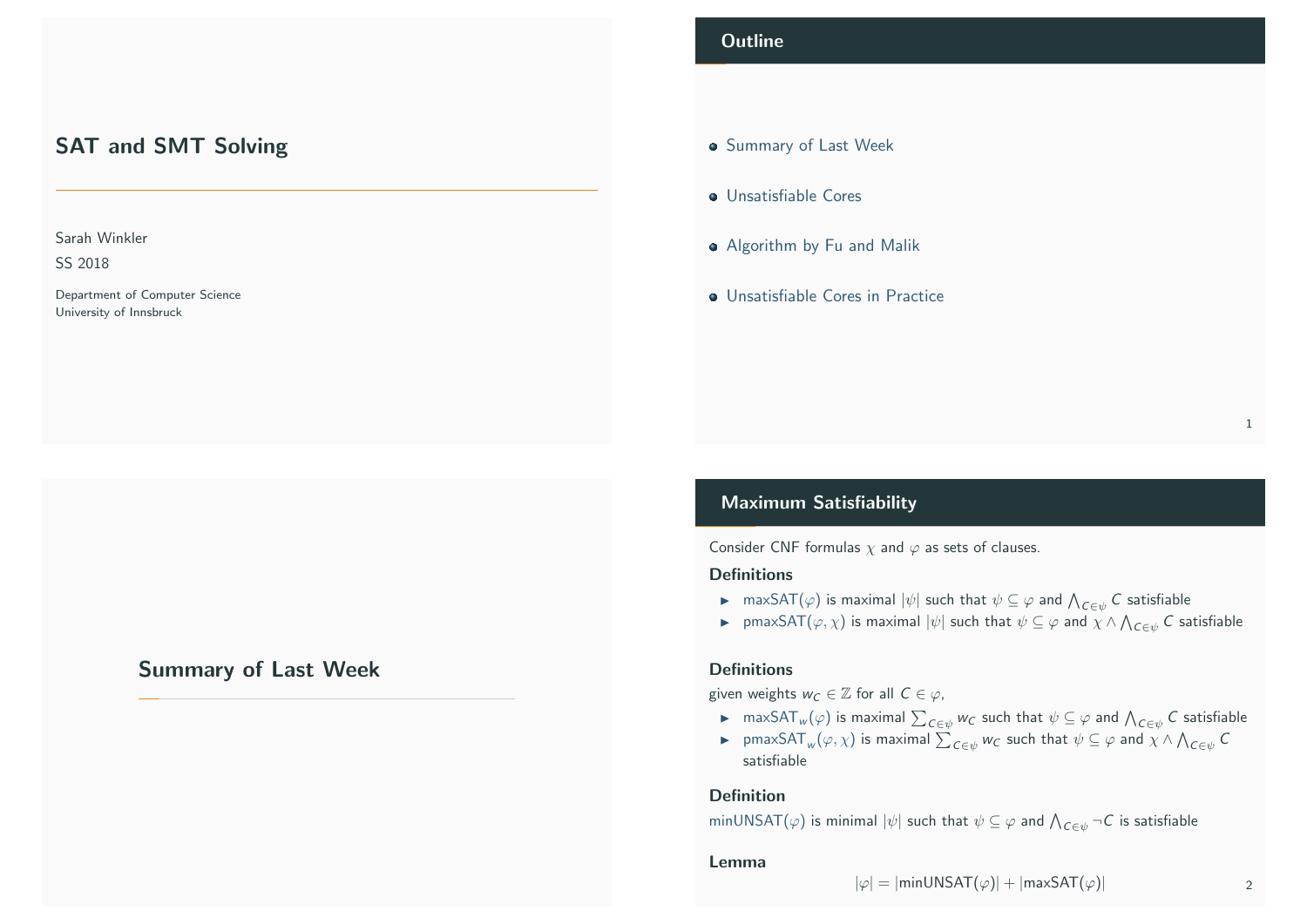#### Idea

- ► gets list of clauses  $\varphi$  as input return minUNSAT( $\varphi$ )
- $\triangleright$  explores assignments in depth-first search

#### Notation

- $\triangleright \varphi_x$  is formula  $\varphi$  with all occurrences of x replaced by T
- $\triangleright \varphi_{\overline{x}}$  is formula  $\varphi$  with all occurrences of x F
- $\triangleright$  for list of clauses  $\varphi$ , function simp( $\varphi$ )
	- replace  $\neg$ T by F and  $\neg$ F by T
	- $\blacktriangleright$  drops all clauses which contain  $T$
	- $\blacktriangleright$  removes F from all remaining clauses
- $\triangleright$   $\Box$  denotes empty clause and  $\#\text{empty}(\varphi)$  number of empty clauses in  $\varphi$

## Algorithm (Branch & Bound)

function  $BnB(\varphi, UB)$  $\varphi = \text{simp}(\varphi)$ if  $\varphi$  contains only empty clauses then return  $\#\text{empty}(\varphi)$ if  $\#\text{empty}(\varphi) \geq$  UB then return UB x = selectVariable $(\varphi)$ UB :=  $min(UB, BnB(\varphi_x, UB))$ return min(UB, BnB $(\varphi_{\overline{v}}, \mathsf{UB})$ )

#### Theorem

 $\text{BnB}(\varphi, |\varphi|) = \text{minUNSAT}(\varphi)$ 

#### 3

## Binary Search

#### Idea

- ► gets list of clauses  $\varphi$  as input and returns minUNSAT( $\varphi$ )
- $\blacktriangleright$  repeatedly call SAT solver in binary search fashion

## **Definitions**

 $\blacktriangleright$  cardinality constraint is

$$
\sum_{x\in X}x\bowtie N
$$

- where  $\bowtie$  is =,  $\lt$ ,  $\gt$ ,  $\leq$ , or  $\geq$ , X is set of propositional variables, and  $N \in \mathbb{N}$
- ► valuation v satisfies  $\sum_{x \in X} x \bowtie N$  iff  $k \bowtie N$ where k is number of variables  $x \in X$  such that  $v(x) = T$

## Remark

cardinality constraints are expressible in CNF

# Algorithm (Binary Search)

function BinarySearch( $\{C_1, \ldots, C_m\}$ )  $\varphi := \{C_1 \vee b_1, \ldots, C_m \vee b_m\}$ return search $(\varphi, 0, m)$  $\boxed{b_1, \ldots, b_m}$  are fresh variables

function search $(\varphi, L, U)$ if  $L \geqslant U$  then return U  $mid := \lfloor \frac{U+L}{2} \rfloor$ if SAT $(\varphi \wedge \text{CNF}(\sum_{i=1}^{m} b_i \leqslant \text{mid}))$  then return search $(\varphi, L, mid)$ else return search $(\varphi, \text{mid } + 1, \text{U})$ 

#### Theorem

BinarySearch( $\varphi$ ) = minUNSAT( $\varphi$ )

4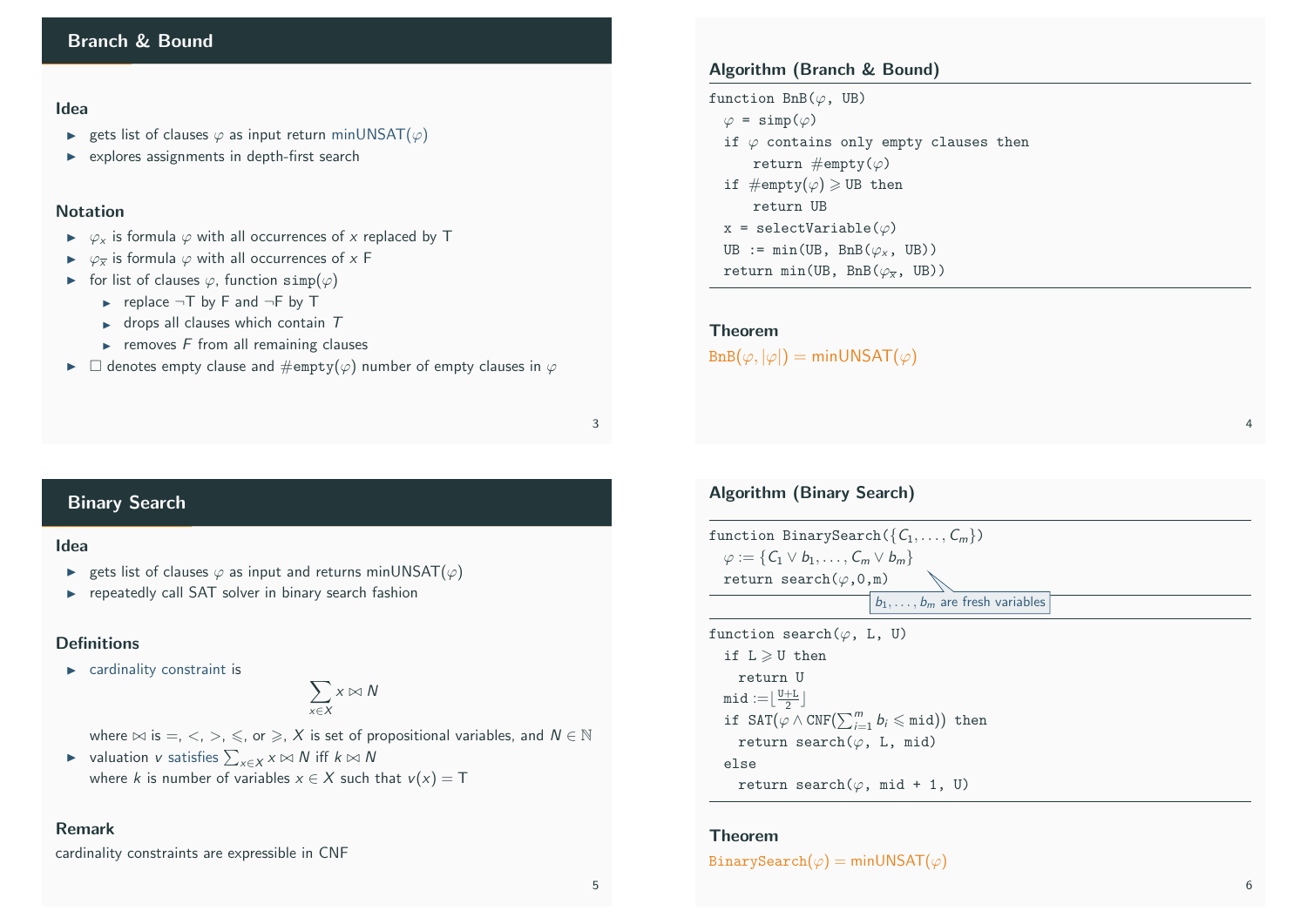# Unsatisfiable Cores

## <span id="page-2-0"></span>Example

| $\varphi = \{ \mathcal{C}_1, \ldots, \mathcal{C}_6 \}$ |                     |                                           |
|--------------------------------------------------------|---------------------|-------------------------------------------|
| $C_1: x_1 \vee \neg x_3$                               | $C_2: x_2$          | $C_3: \neg x_2 \vee x_3$                  |
| $C_4: \neg x_2 \vee \neg x_3$                          | $C_5: x_2 \vee x_3$ | $C_6$ : $\neg x_1 \lor x_2 \lor \neg x_3$ |

 $\varphi$  has 9 unsatisfiable cores:



$$
UC_1 = \{C_1, C_2, C_3, C_4, C_5, C_6\}
$$
  
\n
$$
UC_2 = \{C_1, C_2, C_3, C_4, C_5\}
$$
  
\n
$$
UC_3 = \{C_1, C_2, C_3, C_4, C_6\}
$$
  
\n
$$
UC_4 = \{C_1, C_3, C_4, C_5, C_6\}
$$
  
\n
$$
UC_5 = \{C_2, C_3, C_4, C_5, C_6\}
$$
  
\n
$$
UC_6 = \{C_1, C_2, C_3, C_4\}
$$
  
\n
$$
UC_7 = \{C_2, C_3, C_4, C_5\}
$$
  
\n
$$
UC_8 = \{C_2, C_3, C_4, C_6\}
$$
  
\n
$$
UC_9 = \{C_2, C_3, C_4\}
$$

## Definitions

for unsatisfiable CNF formula  $\varphi$  given as set of clauses

- $\blacktriangleright~~\psi\subseteq\varphi$  such that  $\bigwedge_{\mathcal{C}\in\psi}\mathcal{C}$  is unsatisfiable is unsatisfiable core (UC) of  $\varphi$
- ightharpoonup minimal unsatisfiable core  $\psi$  is UC such that every subset of  $\psi$  is satisfiable
- $\triangleright$  MUC (minimum unsatisfiable core) is UC such that  $|\psi|$  is minimal

## Example

$$
\varphi = \{\neg x, \qquad x \lor z, \qquad \neg y \lor \neg z, \qquad x, \qquad y \lor \neg z\}
$$

unsatisfiable cores are

| $\blacktriangleright$ $\varphi$                                                 |                 |
|---------------------------------------------------------------------------------|-----------------|
| $\blacktriangleright$ $\{\neg x, x \lor z, \neg y \lor \neg z, y \lor \neg z\}$ | minimal         |
| $\blacktriangleright \{\neg x, x\}$                                             | minimal and MUC |

Remark

MUC is always minimal unsatisfiable core

# Application: FPGA Routing

## Field Programmable Gate Arrays (FPGAs)

- $\triangleright$  can simulate microprocessors but faster for special tasks (from complex combinatorics to mere logic)
- $\blacktriangleright$  logic blocks connected by "routing channels"
- "routing": determine which channels are used for what

## Example (Encoding Routing Requirements)

- $\triangleright$  consider connections a, b, c, d, e of 2 bits each
- $\triangleright$  liveness: want to route  $\geq 1$  bit of a, b, c, d, e
- $\blacktriangleright$  2 routing channels of 2 tracks each
- $\triangleright$  exclusivity: each channel has only 2 tracks
- $\triangleright$  unsatisfiable: UCs indicate problems

| $a_0 \vee a_1 \bullet \bullet \bullet$           | $\neg a_0 \vee \neg b_0 \bullet \bullet$ | $\neg c_0 \vee \neg d_0 \bullet \bullet$              |
|--------------------------------------------------|------------------------------------------|-------------------------------------------------------|
| $b_0 \vee b_1 \bullet \bullet \bullet$           | $\neg a_0 \vee \neg c_0 \bullet \bullet$ | $\neg\, c_0 \vee \neg\, e_0 \mathrel{\bullet}\bullet$ |
| $C_0 \vee C_1$ $\bullet \bullet \bullet \bullet$ | $\neg b_0 \vee \neg c_0 \bullet \bullet$ | $\neg d_0 \vee \neg e_0 \bullet \bullet$              |
| $d_0 \vee d_1 \bullet \bullet \bullet$           | $\neg a_1 \vee \neg b_1 \bullet \bullet$ | $\neg c_1 \vee \neg d_1 \bullet \bullet$              |
| $e_0 \vee e_1 \bullet \bullet \bullet$           | $\neg a_1 \vee \neg c_1 \bullet \bullet$ | $\neg c_1 \vee \neg e_1 \bullet \bullet$              |
|                                                  | $\neg b_1 \vee \neg c_1 \bullet \bullet$ | $\neg d_1 \vee \neg e_1 \bullet \bullet$              |





 $UC_1$ : channel 1 capacity exceeded  $UC_2$ : channel 2 capacity exceeded  $UC_3$ : c is overconstrained  $UC_4$ : c is overconstrained  $9$ 

 $minimal$  and MUC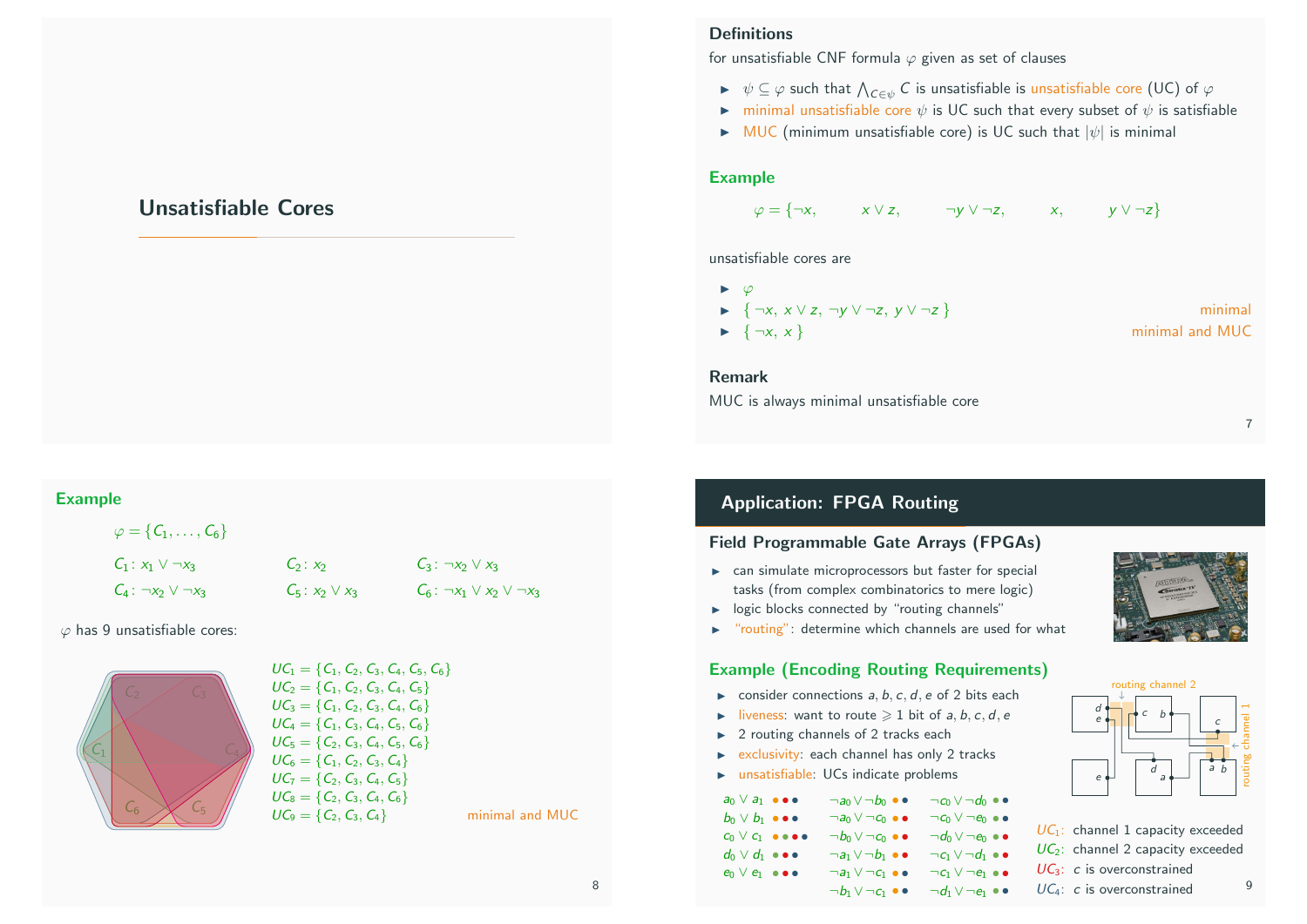# Finding Minimal Unsatisfiable Cores by Resolution

## Idea

- repeatedly pick clause C from  $\varphi$  and check satisfiability: if  $\varphi \setminus \{C\}$  is satisfiable, keep C, otherwise drop C
- $\triangleright$  SAT solvers can give resolution proof if conflict detected: use resolution graphs for more efficient implementation of this idea

## Example (Resolution Graph)



## Algorithm minUnsatCore( $\varphi$ )

| Input:                                                                                        | unsatisfiable formula $\varphi$                                |                                                                       |  |  |
|-----------------------------------------------------------------------------------------------|----------------------------------------------------------------|-----------------------------------------------------------------------|--|--|
|                                                                                               | <b>Output:</b> minimal unsatisfiable core of $\varphi$         |                                                                       |  |  |
|                                                                                               | build refutation graph $G = (V_i \oplus V_c, E)$ for $\varphi$ |                                                                       |  |  |
|                                                                                               | while $\exists$ unmarked clause in $V_i$ do                    |                                                                       |  |  |
| $C \leftarrow$ unmarked clause in $V_i$                                                       |                                                                |                                                                       |  |  |
|                                                                                               | if $SAT(Reach_G(C))$ then                                      | $\triangleright$ subgraph without C satisfiable?                      |  |  |
|                                                                                               | mark $C$                                                       | $\triangleright$ C is UC member                                       |  |  |
| else                                                                                          |                                                                |                                                                       |  |  |
|                                                                                               |                                                                | build refutation graph $G' = (V'_i \oplus V'_c, E')$ for $Reach_G(C)$ |  |  |
| $V_i \leftarrow V_i \setminus \{C\}$ and $V_c \leftarrow V_c' \cup (V_c \setminus Read_G(C))$ |                                                                |                                                                       |  |  |
|                                                                                               | $E \leftarrow E' \cup (E \setminus \text{Reach}^E_C(C))$       |                                                                       |  |  |
|                                                                                               | $G \leftarrow (V_i \cup V_c, E)$                               |                                                                       |  |  |
|                                                                                               | $G \leftarrow G _{BReach_G(\square)}$                          | $\triangleright$ restrict to nodes with path to $\square$             |  |  |
| return $V_i$                                                                                  |                                                                |                                                                       |  |  |
|                                                                                               |                                                                |                                                                       |  |  |

## Theorem

if  $\varphi$  unsatisfiable then minUnsatCore( $\varphi$ ) is minimal unsatisfiable core of  $\varphi$ 

## Definition (Resolution Graph)

directed acyclic graph  $G = (V, E)$  is resolution graph for set of clauses  $\varphi$  if

- 1.  $V = V_i \oplus V_c$  is set of clauses and  $V_i = \varphi$ .
- 2.  $V_i$  nodes have no incoming edges,  $\blacksquare$  initial nodes
	-
- 3. there is exactly one node  $\Box$  without outgoing edges,
- 4. ∀C  $\in$   $V_c$   $\exists$  edges  $D \rightarrow$   $C$ ,  $D' \rightarrow$   $C$  such that  $C$  is resolvent of  $D$  and  $D'$ , and
- 5. there are no other edges.

## **Notation**

- $\blacktriangleright$  Reach<sub>G</sub>(C) is set of nodes reachable from C in G
- $\blacktriangleright$  Reach $E(G)$  is set of edges reachable from C in G
- BReach(C) is set of nodes backwards reachable from C in G
- $\blacktriangleright \overline{N}$  is  $V \setminus N$  for any set of nodes N





- $\triangleright$  Reach<sub>G</sub>(C<sub>7</sub>) = {C<sub>7</sub>, D<sub>3</sub>, D<sub>5</sub>, D<sub>6</sub>, D<sub>7</sub>}, so  $\overline{Re(C_7, G)} = \{C_1, \ldots, C_6, D_1\}$
- $\blacktriangleright$  check SAT( $\overline{Reach_G(C_7)}$ )
- unsatisfiable: get new resolution graph  $G_7$  for  $\varphi \cup \{D_1, D_2, D_4\}$
- ► construct resolution graph  $G'$  for  $\varphi$  by adding edges from G to  $G_7$
- Set G to G' restricted to  $BReach_{G'}(\square)$
- after 5 more loop iterations: return  $\{C_1, C_3, \ldots, C_6\}$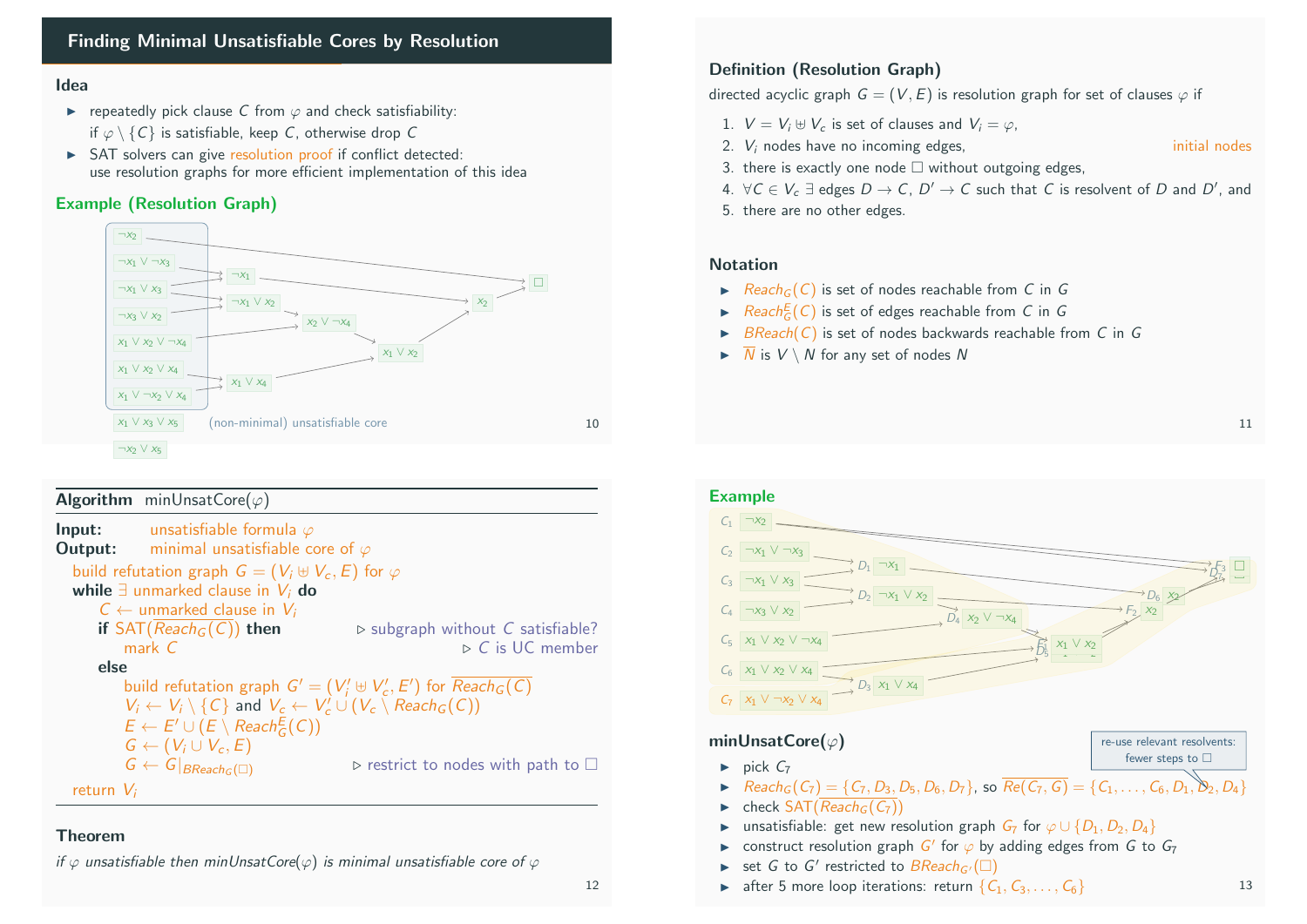# Bounds for Maximum Satisfiability

## Definition

if  $\varphi = C_1 \wedge \cdots \wedge C_m$  is CNF formula then blocked formula

$$
\varphi_B=(C_1\vee b_1)\wedge\cdots\wedge(C_m\vee b_m)
$$

for fresh variables  $b_1, \ldots, b_m$ 

## Lemma (Lower Bound)

Let v satisfy  $\varphi_B$  and  $B_T = \{b_i \mid v(b_i) = T\}$ . Then maxSAT $(\varphi) \geq |\varphi| - |B_T|$ 

## Lemma (Upper Bound)

If  $\varphi$  contains k disjoint unsatisfiable cores then maxSAT $(\varphi) \leq |\varphi| - k$ 

## Example (Upper Bound)



# Algorithm by Fu and Malik

Definition (Partial minUNSAT)

pminUNSAT $(\chi,\varphi)$  is minimal  $|\psi|$  such that  $\psi\subseteq\varphi$  and  $\chi\wedge\bigwedge_{\mathcal{C}\in\psi}\neg\mathcal{C}$  satisfiable

#### Lemma

$$
|\varphi| = |\text{pminUNSAT}(\chi, \varphi)| + |\text{pmaxSAT}(\chi, \varphi)|
$$

## Idea

- $\triangleright$  maximal satisfying valuation falsifies at least one clause in unsatisfiable core
- $\triangleright$  repeatedly call SAT solver on relaxed formula excluding unsatisfiable core until resulting formula is satisfiable
- returns pminUNSAT for hard clauses  $\chi$ , soft clauses  $\varphi$

# Algorithm by Fu and Malik

|                            | <b>Algorithm</b> FuMalik $(\chi, \varphi)$                                          |                                                 |
|----------------------------|-------------------------------------------------------------------------------------|-------------------------------------------------|
| Input:<br>Output:          | clause set $\varphi$ and satisfiable clause set $\chi$<br>minUNSAT $(\chi,\varphi)$ |                                                 |
| $cost \leftarrow 0$        |                                                                                     |                                                 |
|                            | while $\neg$ SAT $(\chi \cup \varphi)$ do                                           |                                                 |
|                            | $UC \leftarrow$ unsatCore( $\chi \cup \varphi$ )                                    |                                                 |
| $B \leftarrow \varnothing$ |                                                                                     |                                                 |
|                            | for $C \in UC \cap \varphi$ do                                                      | $\triangleright$ loop over soft clauses in core |
|                            | $b \leftarrow$ new blocking variable                                                |                                                 |
|                            | $\varphi \leftarrow \varphi \setminus \{C\} \cup \{C \vee b\}$                      |                                                 |
|                            | $B \leftarrow B \cup \{b\}$                                                         |                                                 |
|                            | $\chi \leftarrow \chi \cup \text{CNF}(\sum_{b \in B} b = 1)$                        | $\triangleright$ cardinality constraint is hard |
|                            | $cost \leftarrow cost + 1$                                                          |                                                 |
| return <i>cost</i>         |                                                                                     |                                                 |

#### Theorem

 $Fu$ Malik $(\chi, \varphi) =$  pminUNSAT $(\chi, \varphi)$